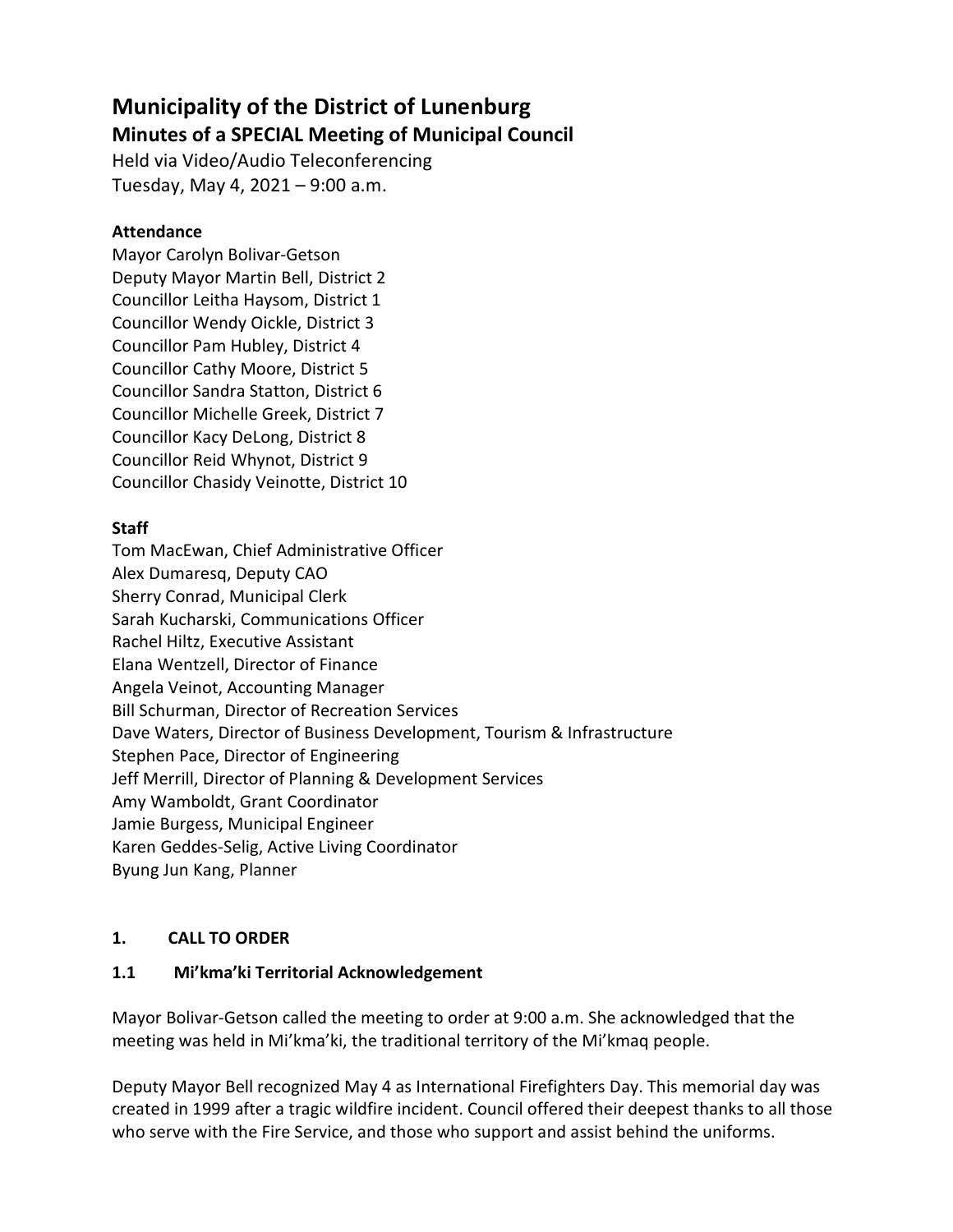Special Municipal Council May 4, 2021 Page 2 of 4

Deputy Mayor Bell noted that Item 2.1.6 Osprey Village AT Connector will require an In Camera discussion.

Moved by Deputy Mayor Bell, seconded by Councillor Oickle that the agenda be approved with the addition of Item 3.1 "In Camera Contract Negotiations re Osprey Village under Section 22(2)(e) of the Municipal Government Act". Carried unanimously.

#### 2. STAFF REPORTS

#### 2.1 Corporate Services

# 2.1.1 2021/22 Draft Operating Budget Presentation

Ms. Wentzell introduced the Draft Operating Budget (presentation circulated with Agenda).

#### 2.1.2 2021/22 Draft Operating Budget Summary & Department Details

Ms. Wentzell presented the Assessment & Sales Trends, 5 Year Financial Strategy, 5 Year Operating Budget, and Mandatory Expenditures.

Mr. Dumaresq reviewed the Administration Department section of the budget and answered questions posed by Councillors.

Mr. Pace reviewed the Engineering Department section of the budget.

The following points were noted:

- There is a \$528,000 item for J Class Road Paving. Council makes an annual priority list of J Class Roads to have paved and submits them to the Department of Transportation and Active Transit for approval. Council cost shares for these road improvements.
- There is a \$440,000 item for provincial road contributions. This is part of a service agreement made in the mid-1990's. MODL pays a fee per kilometre each year. The number of kms does not change, and the fee only increases by CPI each year. MODL has no influence over what maintenance gets done to these roads.
- Waste removal costs have increased at the new building. At the previous office, garbage was picked up curbside. In the new location, MODL is unable to get curbside pickup. We are not eligible for curbside pickup due to the volume of garbage. To reduce costs, staff have changed to bi-weekly pickup for all waste streams except compost.

Mr. Merrill reviewed the Planning & Development Department section of the budget and answered questions posed by Councillors.

Mr. Waters reviewed the Economic Development Department section of the budget and answered questions posed by Councillors.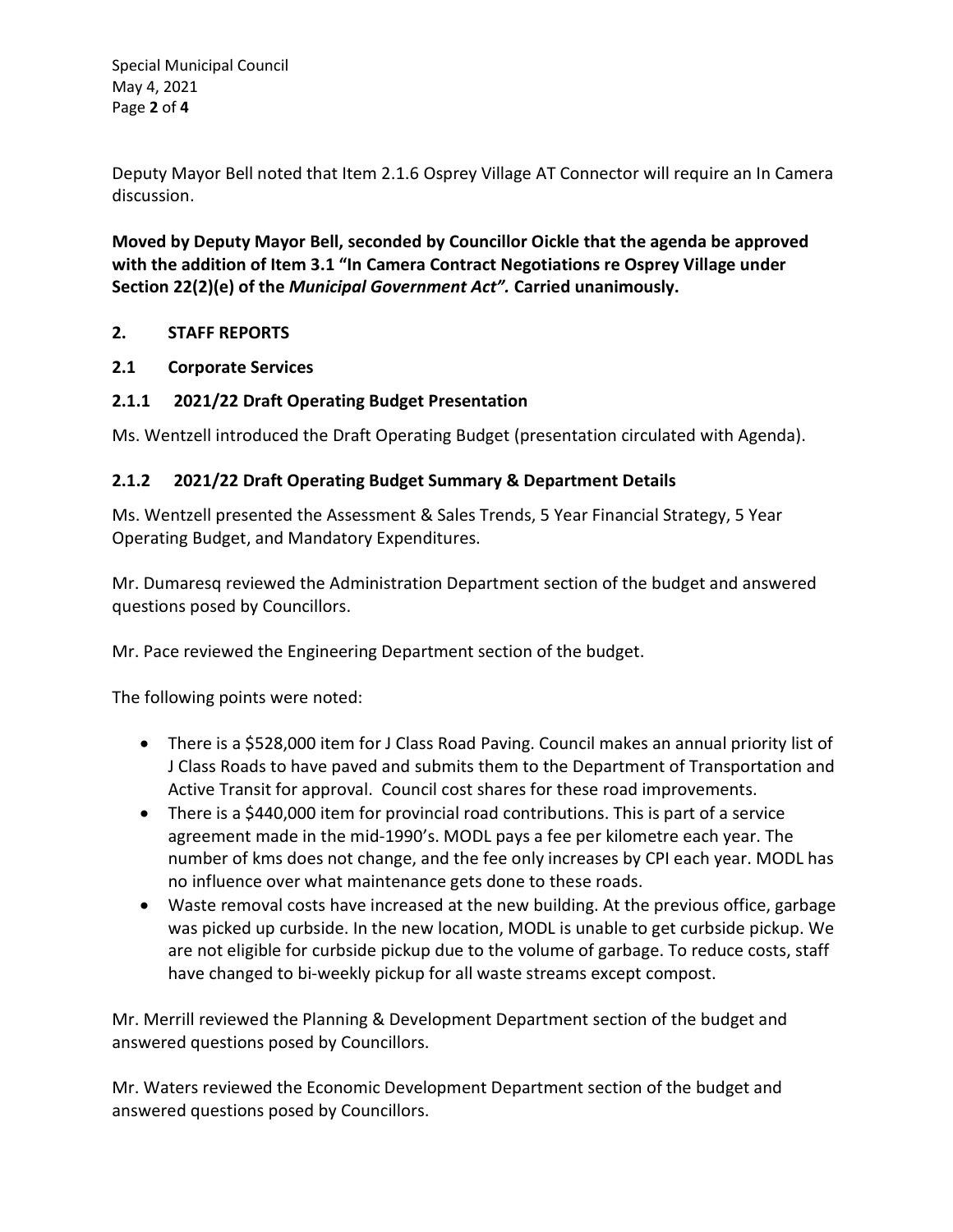Special Municipal Council May 4, 2021 Page 3 of 4

Mr. Schurman reviewed the Recreation Department section of the budget and answered questions posed by Councillors.

Ms. Wentzell reviewed the Finance Department section of the budget and answered questions posed by Councillors.

She noted that there was a typo related to the Pine Grove street lights, the amount for last year should be \$49.83, not \$19.83.

## 2.1.3 2021/22 Council Strategic Priorities

Mr. Dumaresq reviewed the "2021/2022 Council Strategic Priorities" (circulated with Agenda).

There was a typo in the document under Climate Emergency Response (page 66 of the Agenda). The last word will be changed to read "emissions" instead of "initiatives". This will be updated for the next meeting.

# 2.1.4 2021/22 Key Budget Messages

Ms. Kucharski reviewed the "2021/2022 Key Budget Messages" (circulated with Agenda).

#### 2.1.5 2021/22 Funding Support Motion – LCLC ICIP Application (Energy Project)

Moved by Councillor Hubley, seconded by Councillor DeLong that Municipal Council provide a letter of support for the Lunenburg County Lifestyle Centre's (LCLC) ICIP-CCM Application and commits to the Municipality's share (50%) of the Municipal contribution for the project (26.67%), resulting in a total project contribution of 13.34% from the Municipality of the District of Lunenburg; and further, that the LCLC will finance the total project costs upfront and submit claims throughout the project. Carried unanimously.

Council took a break at 11:00 a.m. Mayor Bolivar-Getson called the meeting back to order at 2:00 p.m.

#### 3. IN CAMERA

At 2:01 p.m. it was moved by Councillor Moore, seconded by Councillor Whynot that Municipal Council go In Camera to discuss item 3.1 "Contract Negotiations re Osprey Village under Section 22(2)(e) of the Municipal Government Act". Carried unanimously.

Council In Camera In Session.

At 2:40 p.m., it was moved by Councillor Haysom, seconded by Councillor Hubley that Municipal Council come out of In Camera and return to open session. Carried unanimously.

Council in session.